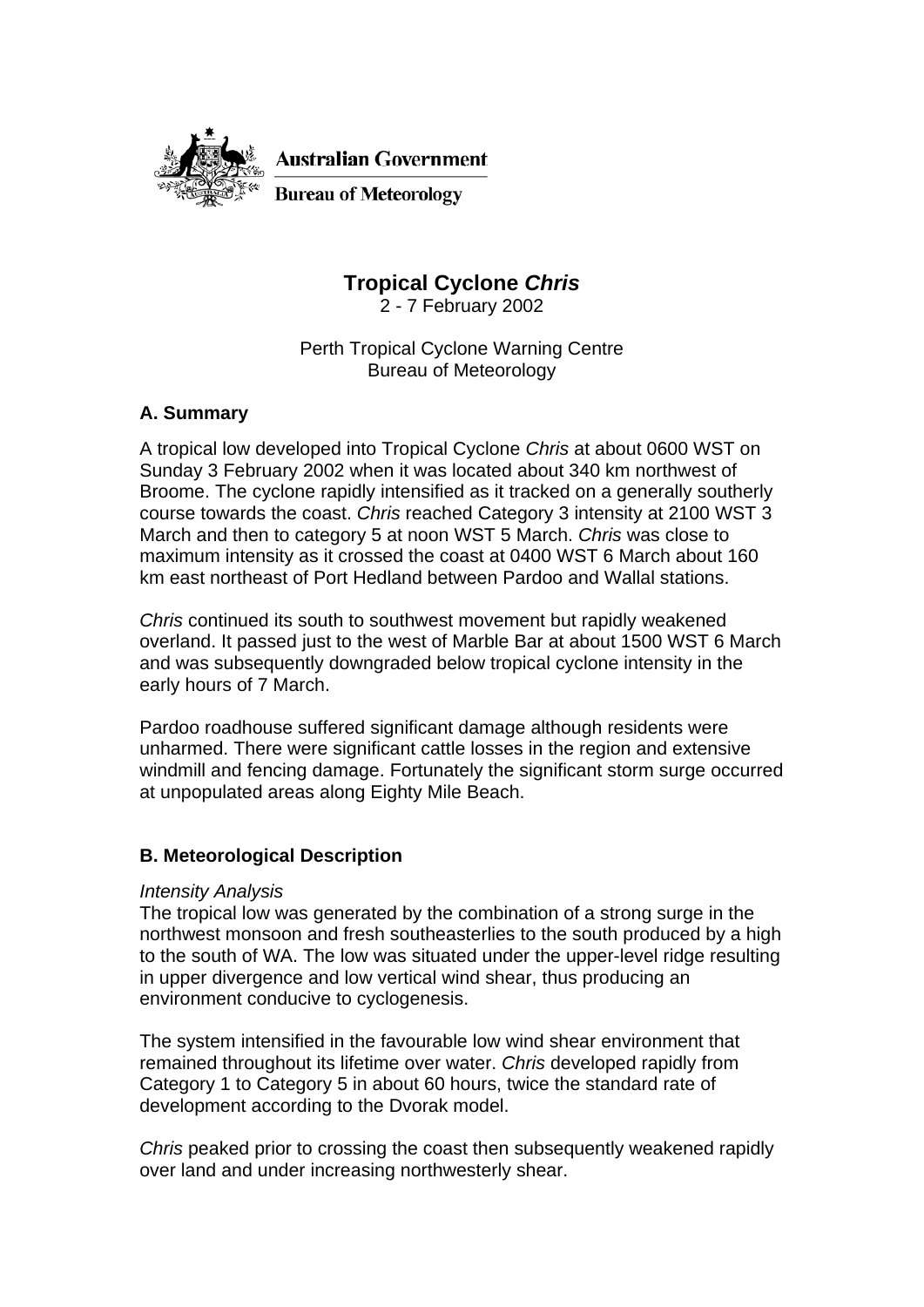#### *Motion*

The tropical low initially moved to the southeast in the strong monsoonal flow. As it developed it became influenced more by the mid-level flow.

TC *Chris* moved along a general southerly course under the influence of a mid-level ridge to the east with a weaker ridge to the south corresponding to a "standard poleward flow"(SPF) model of TC motion. However the track shows several short-term deviations to the southwest and south southeast in response to subtle changes in the surrounding ridge

#### *Structure*

Although it was an intense system *Chris* was relatively small, as shown by microwave imagery at 0923 WST 5 March and 0538 WST 6 March Throughout its lifetime the radius of maximum winds remained less than 30km. At the time of maximum intensity the radius of gales was 130 km, and the radius of hurricane-force winds was 30 km.

In the initial stages of development near gale-force monsoonal west to northwesterly winds occurred over a large area to the north. As the system developed the wind field around became more symmetrical. As *Chris* neared the WA coastline gales developed well to the south of the system as a result of interaction with the continental east southeasterly flow. Gales commenced at Bedout Is (19.6°S 119.1°E) at 1800 WST 4 March, when *Chris* was some 280 km to the north. At the same time winds at Broome, only 140 km to the east southeast of the centre, were just 16 knots. The southerly extent of gales is likely to have been a result of an increase in the pressure gradient due to rain-induced higher pressures over the inland eastern Pilbara region (at 1800 WST on 4 March the temperature was 25°C at Telfer compared to 37°C at Port Hedland).

*Chris* temporarily developed a ragged eye pattern on infra-red imagery between 1000 WST on 3 March and 0100 WST on 4 March An eye became more apparent on the afternoon of 4 March and developed further in the following 24 hours. The eye diameter remained quite small at just 20km.

The Port Hedland radar was used to detect the radius of maximum winds as *Chris* approached the coast. A reflectivity maximum was observed southwest of the centre to a distance of about 30 km. Pardoo roadhouse was about 30 km from the centre at its closest point putting it at the edge of radius of maximum winds.

## **C. Impact**

## *Wind*

Fortunately, the cyclone crossed a sparsely populated area of the coastline. However, Pardoo roadhouse suffered significant damage as the cyclone passed about 30 km to the east (see Figure 8). Radar imagery suggests that the roadhouse experienced close to the maximum winds of the system.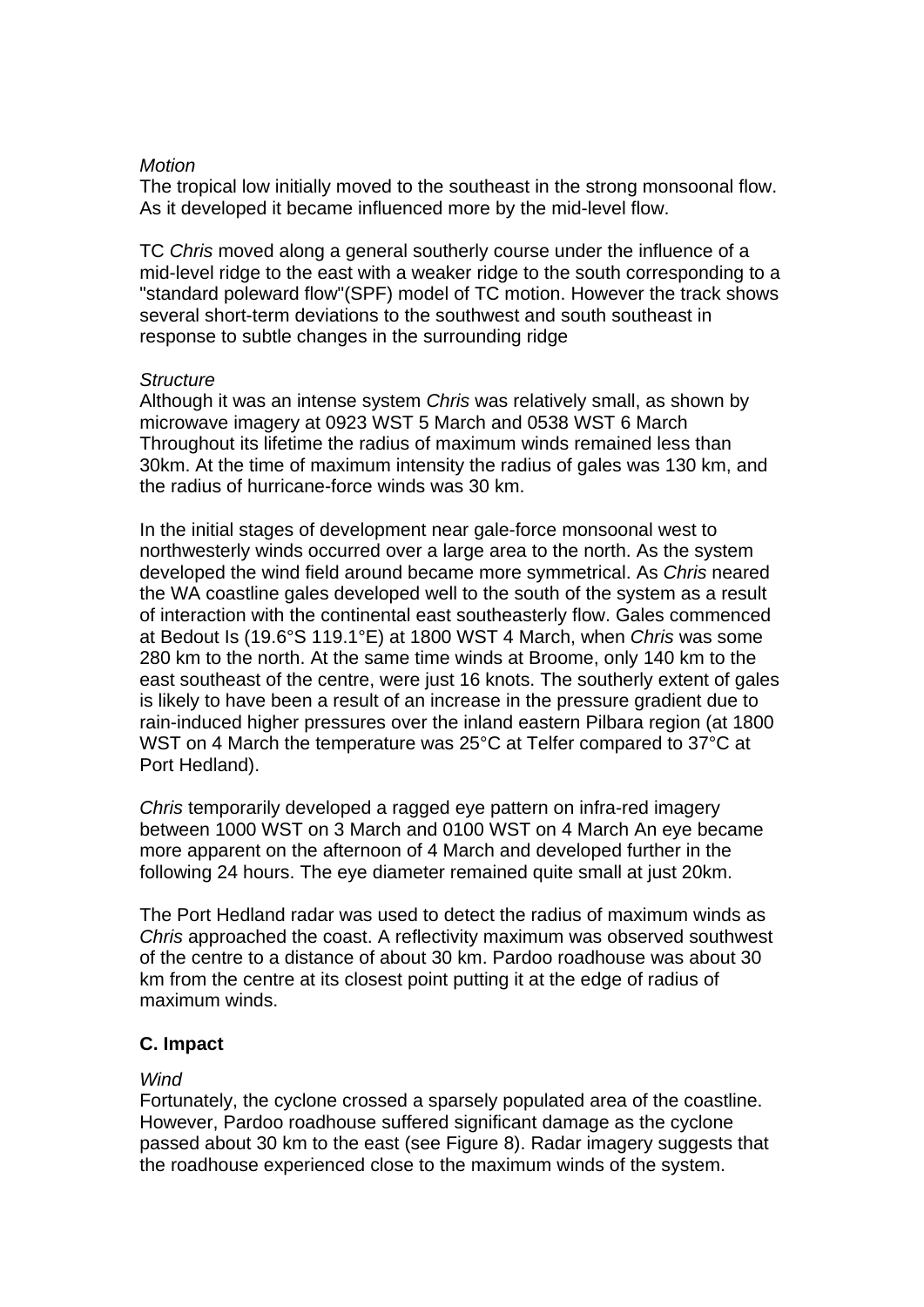Residents sheltered in the chiller room and were unharmed. Although Pardoo Station (about 60 km to the west southwest of the cyclone crossing location), escaped with only minor damage, widespread cattle losses occurred. Pardoo and Wallal stations lost 1000 to 1500 of cattle each and 13 windmills each. About 160 km of fencing was destroyed at Pardoo station.

#### *Flooding*

The worst flooding occurred at Nullagine (230 km SE of Port Hedland) on the Nullagine River. Heavy rain upstream at Bonney Downs (306mm) caused the Nullagine River to burst its banks, inundating the town in the early hours of the morning of 7 March. Despite the extent of the flooding no injuries occurred. The remote Aboriginal community at Jigalong also received flooding on 7 March. Apart from the exceptional rain at Bonney Downs, reported rainfall in the eastern Pilbara was generally between 100 and 200 mm. However, it is likely that the actual rainfall near the immediate track of the storm was much greater. Heavier falls exceeding 200 mm were recorded in the West Kimberley owing to several days of heavy rain from rain bands emanating from TC *Chris*. Derby received a three-day total of 288 mm.

#### *Storm surge*

TC *Chris* crossed the coast at close to the time of high tide. A post event survey of the coastline near where TC *Chris* crossed the coast indicated an inundation of 4.2 metres which eroded foredunes and surged inland for over 100 m from the shore. The wave run-up increased the inundation level by approximately 30 percent of the storm tide. Excluding wave run-up this equates to a storm surge of 3.5 m. Figure 6 is an aerial shot showing the general dune erosion east of the crossing point. Figure 7 shows a debris line on the third row of dunes back from the beach.

## **D. Observations**

## *Wind/Pressure*

Unfortunately there were no observations near the cyclone centre near peak intensity. Marble Bar recorded gales between 0800 and 1600 WST 6 February. The maximum sustained wind was 45 knots (83 km/h) at 1410 WST 6 March with gusts to 64 knots (119km/h) and a minimum pressure of 979.5 hPa (see Fig. 4).

Bedout Island recorded gales during a 36 hour period between 1800 WST 4 February and 0600 WST 6 February peaking at 46 knots (85 km/h) with gusts to 55 knots (102km/h) at 0620 WST 5 March.

Unofficially Pardoo Station recorded a low pressure of 975 hPa.

## *Rainfall*

The highest daily rainfall was 306 mm at Bonney Downs (inland Pilbara) recorded to 0900 WST 7 March.

Fig. 4 shows the rainfall distribution for February 2002.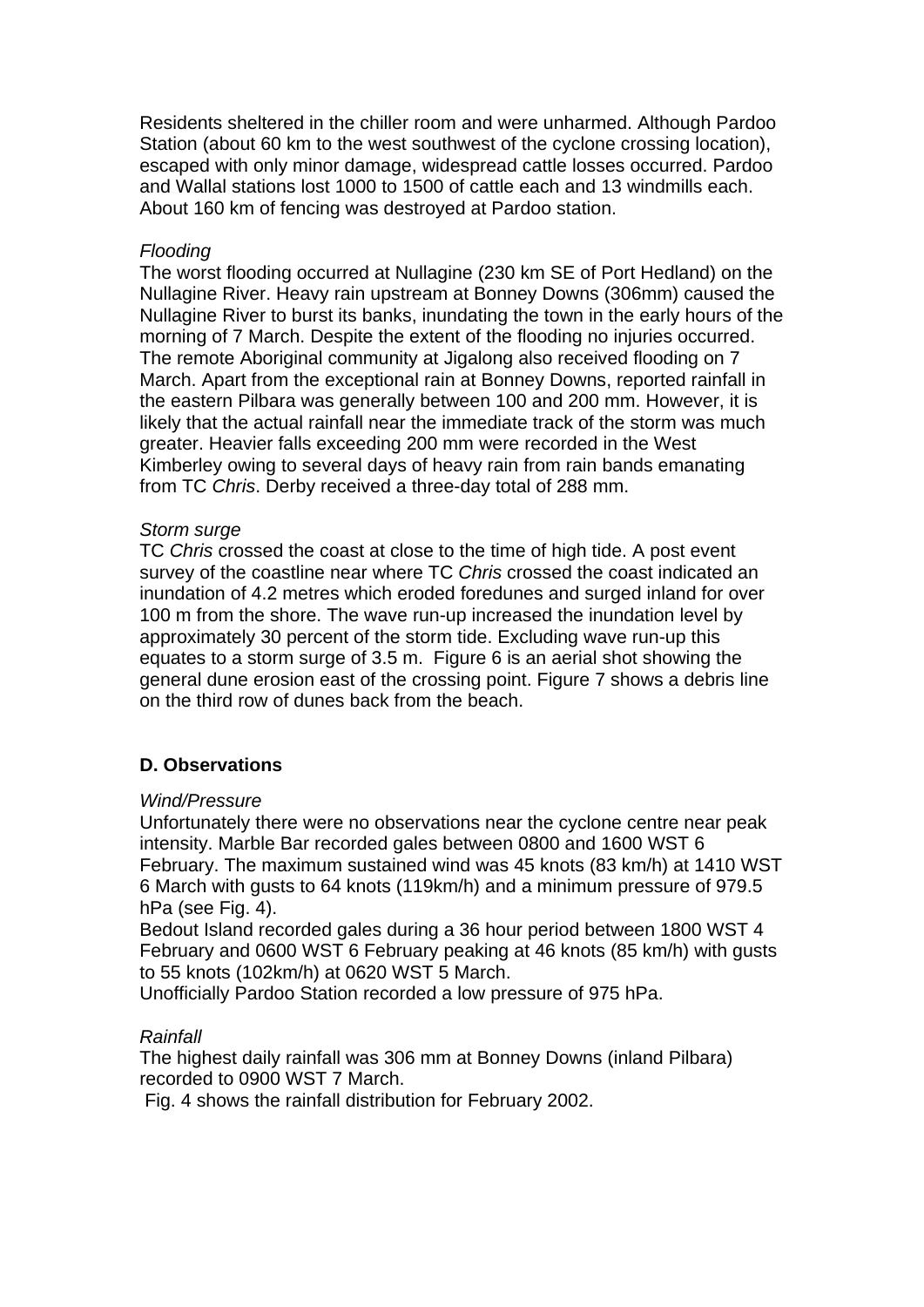#### Table 1. Best track summary for Chris 2 – 7 February 2002.

Note: Add 8 hours to convert to WST. Refer to best track database for complete track details.

|      |       |                |       | Position | Position  | Max wind | Central  | Rad. of |
|------|-------|----------------|-------|----------|-----------|----------|----------|---------|
|      |       |                | Hour  | Latitude | Longitude | 10min    | Pressure | Gales   |
| Year | Month | Day            | (UTC) | S        | E         | knots    | hPa      | nm      |
| 2002 | 02    | $\overline{2}$ | 0400  | 13.1     | 120.8     | 25       | 1003     |         |
| 2002 | 02    | $\overline{c}$ | 1000  | 13.5     | 122.2     | 25       | 1001     |         |
| 2002 | 02    | $\overline{2}$ | 1600  | 14.4     | 122.0     | 30       | 998      |         |
| 2002 | 02    | $\overline{c}$ | 2200  | 15.0     | 121.6     | 35       | 995      | 95      |
| 2002 | 02    | 3              | 0100  | 15.3     | 121.4     | 40       | 992      | 95      |
| 2002 | 02    | 3              | 0400  | 15.5     | 121.2     | 40       | 990      | 80      |
| 2002 | 02    | 3              | 0700  | 15.7     | 121.1     | 45       | 988      | 80      |
| 2002 | 02    | 3              | 1000  | 15.9     | 120.9     | 50       | 985      | 80      |
| 2002 | 02    | 3              | 1300  | 16.0     | 120.8     | 55       | 980      | 80      |
| 2002 | 02    | 3              | 1600  | 16.1     | 120.8     | 60       | 975      | 80      |
| 2002 | 02    | 3              | 1900  | 16.2     | 120.9     | 60       | 975      | 80      |
| 2002 | 02    | 3              | 2200  | 16.4     | 121.0     | 65       | 970      | 80      |
| 2002 | 02    | $\overline{4}$ | 0100  | 16.6     | 121.1     | 70       | 965      | 80      |
| 2002 | 02    | 4              | 0400  | 16.9     | 121.0     | 75       | 960      | 80      |
| 2002 | 02    | 4              | 0700  | 17.3     | 121.0     | 80       | 955      | 80      |
| 2002 | 02    | $\overline{4}$ | 1000  | 17.6     | 120.9     | 85       | 950      | 80      |
| 2002 | 02    | 4              | 1300  | 17.8     | 120.6     | 90       | 945      | 95      |
| 2002 | 02    | 4              | 1600  | 17.9     | 120.4     | 95       | 940      | 110     |
| 2002 | 02    | $\overline{4}$ | 1900  | 18.0     | 120.3     | 95       | 935      | 110     |
| 2002 | 02    | 4              | 2200  | 18.1     | 120.2     | 100      | 930      | 110     |
| 2002 | 02    | 5              | 0100  | 18.2     | 120.2     | 105      | 925      | 110     |
| 2002 | 02    | 5              | 0400  | 18.4     | 120.3     | 105      | 925      | 95      |
| 2002 | 02    | 5              | 0700  | 18.7     | 120.3     | 105      | 920      | 95      |
| 2002 | 02    | 5              | 1000  | 18.9     | 120.4     | 105      | 920      | 90      |
| 2002 | 02    | 5              | 1300  | 19.2     | 120.4     | 110      | 915      | 80      |
| 2002 | 02    | 5              | 1600  | 19.5     | 120.3     | 110      | 915      | 75      |
| 2002 | 02    | 5              | 1900  | 19.8     | 120.1     | 110      | 915      | 70      |
| 2002 | 02    | 5              | 2200  | 20.1     | 120.0     | 105      | 920      | 70      |
| 2002 | 02    | 6              | 0100  | 20.4     | 119.8     | 95       | 940      | 55      |
| 2002 | 02    | 6              | 0400  | 20.8     | 119.7     | 75       | 960      | 45      |
| 2002 | 02    | 6              | 0700  | 21.2     | 119.6     | 60       | 975      | 30      |
| 2002 | 02    | 6              | 1000  | 21.6     | 119.6     | 50       | 985      | 20      |
| 2002 | 02    | 6              | 1600  | 22.0     | 119.3     | 30       | 998      |         |
| 2002 | 02    | 6              | 2200  | 22.1     | 119.1     | 25       | 1000     |         |
| 2002 | 02    | $\overline{7}$ | 0400  | 22.3     | 119.0     | 25       | 1002     |         |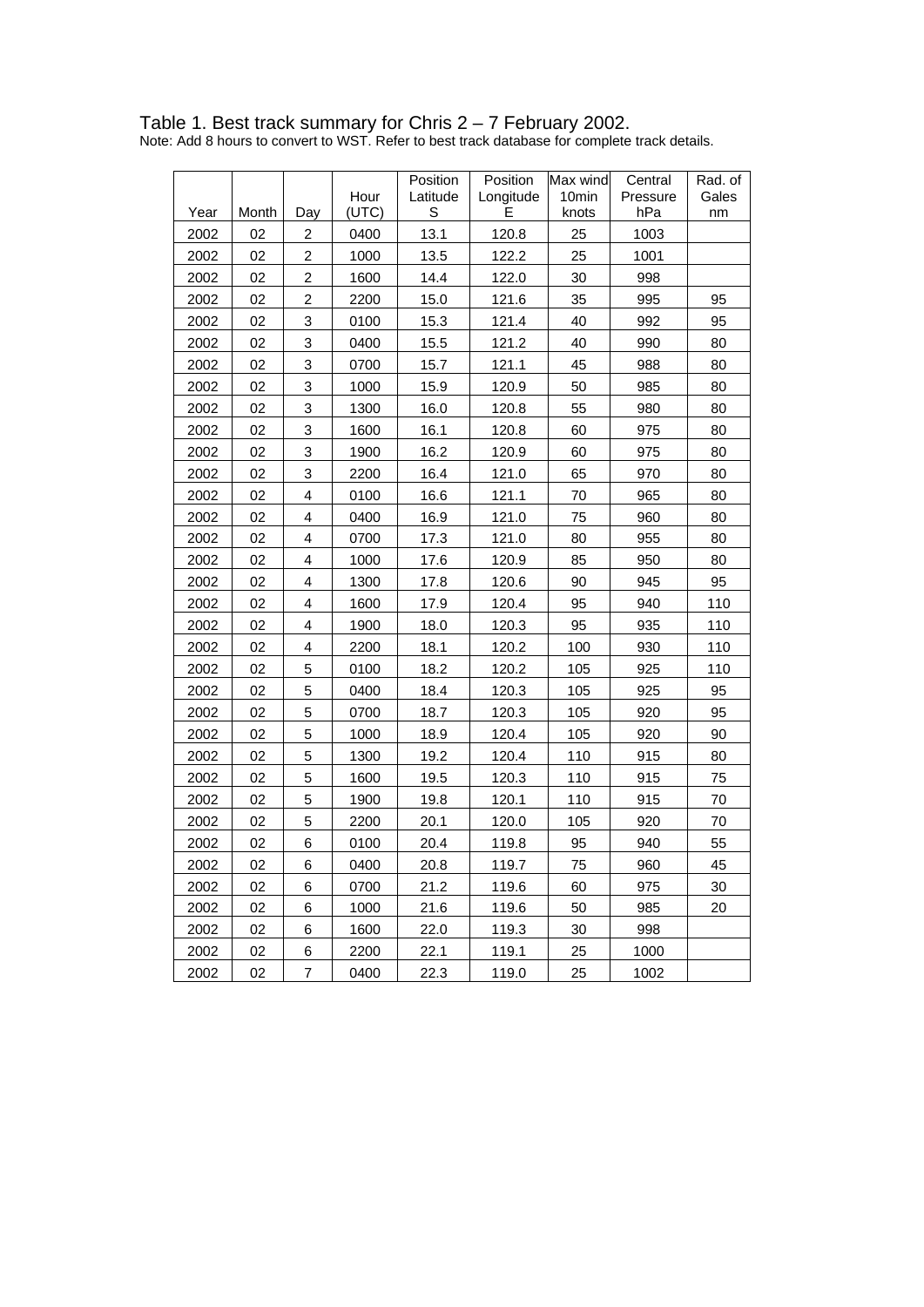

Figure 1. Track of Tropical Cyclone *Chris,* 2– 7 February 2002. All times in WST.

Figure 2. Port Hedland radar image at 0400 WST 6 February as Chris crossed the east Pilbara coast.

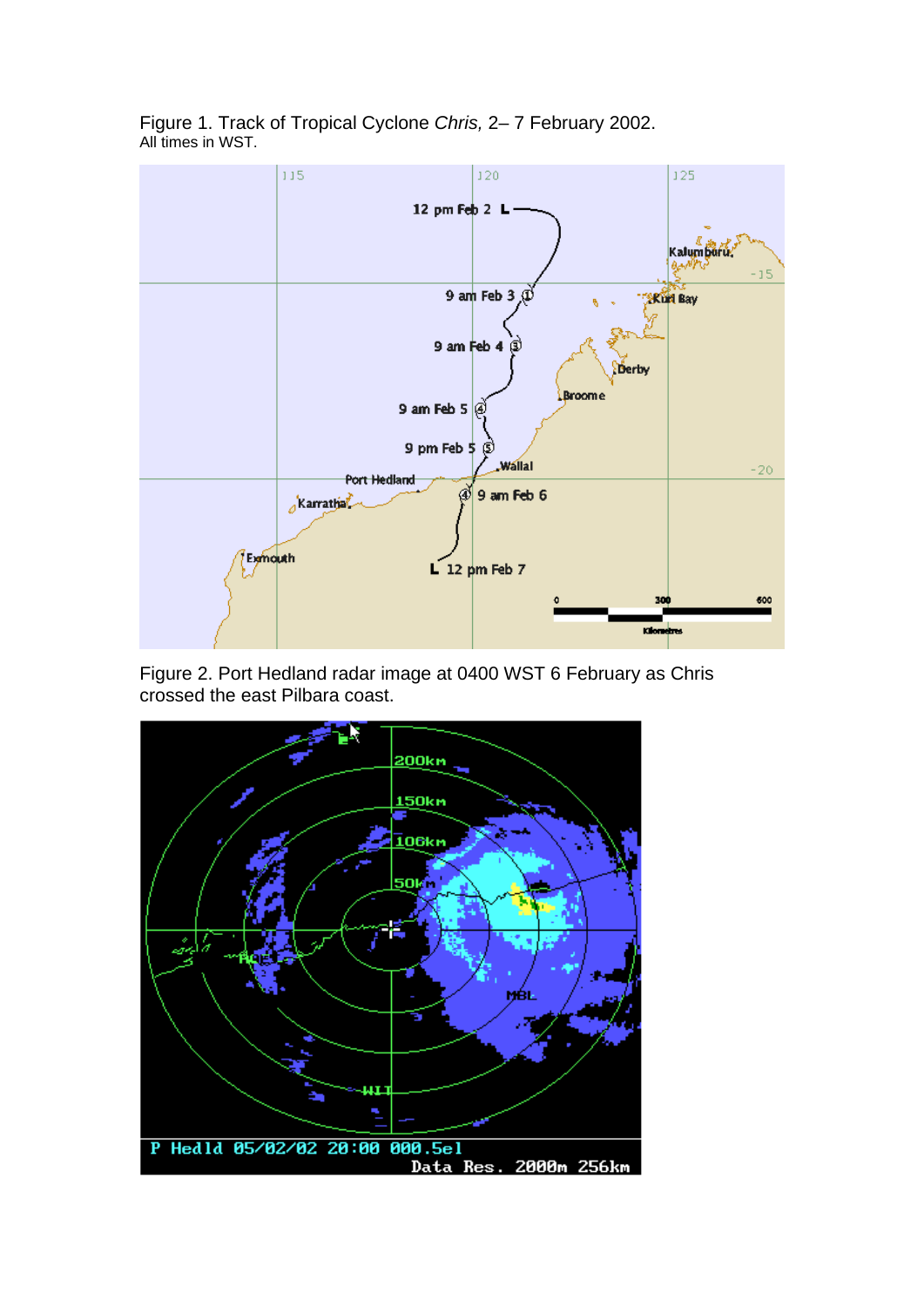

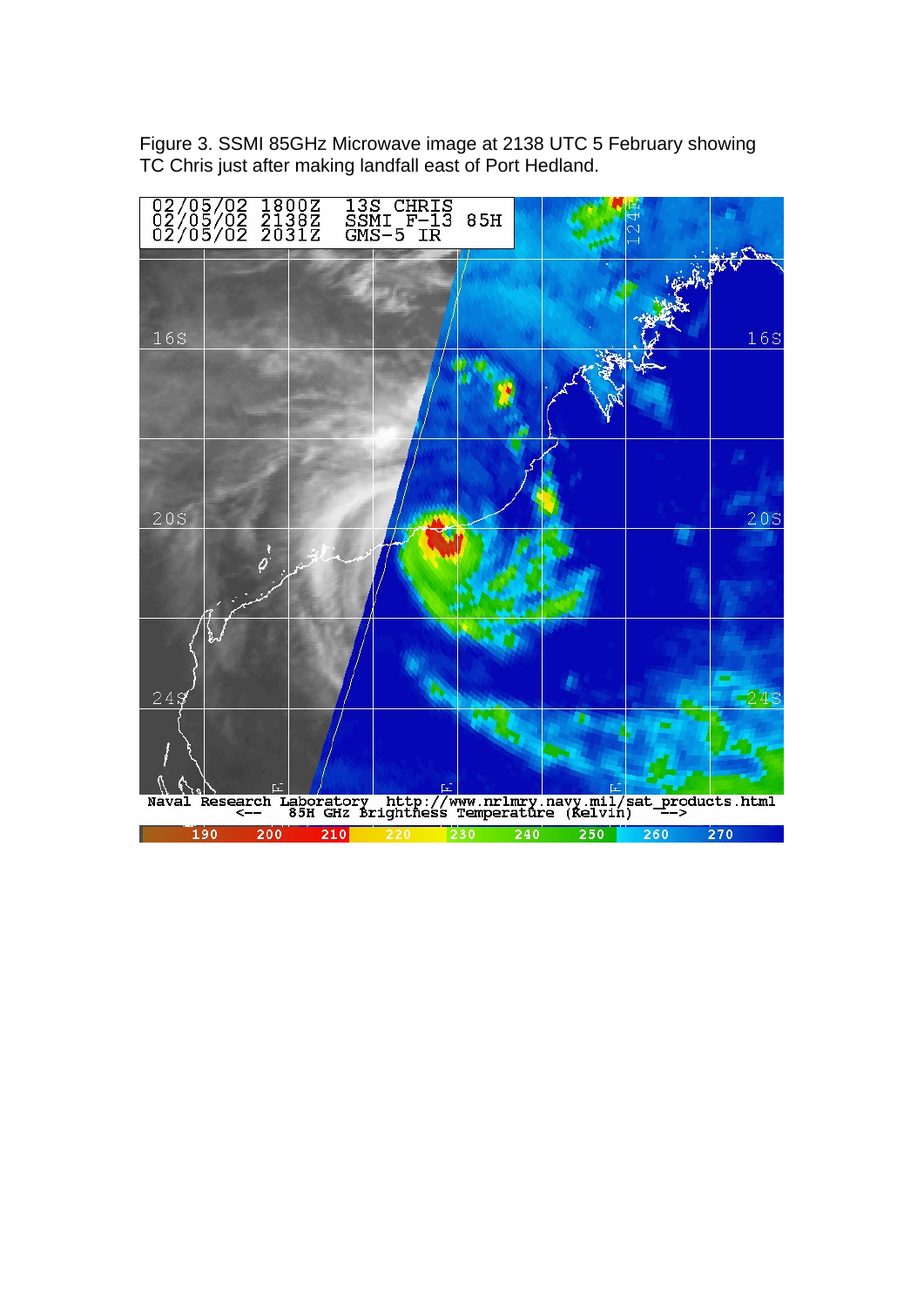

Figure 4. Marble Bar wind and pressure observations 6 February 2002 during TC *Chris*.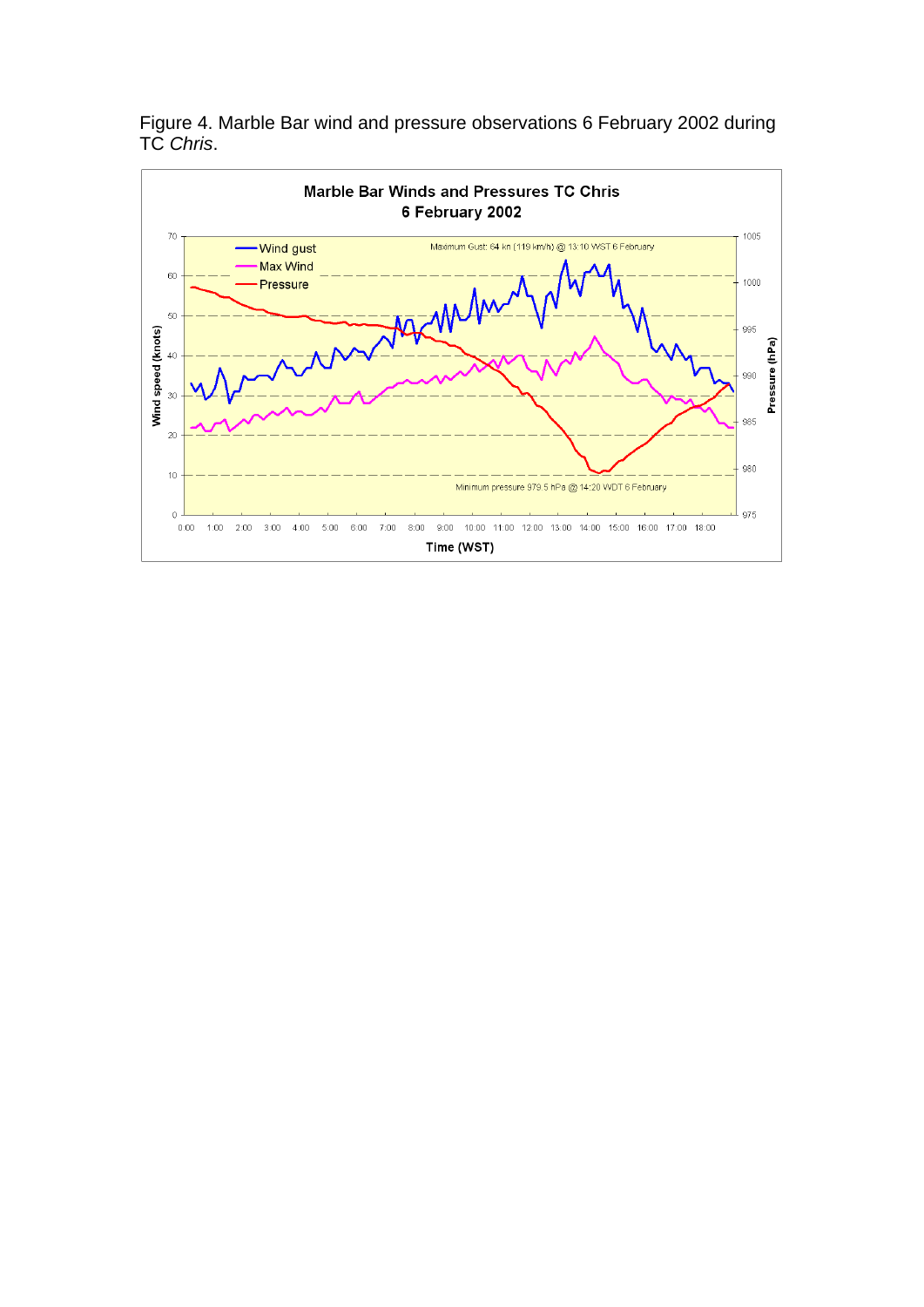Figure 5. Rainfall distribution, February 2002. Note: almost all the rainfall in the west Kimberley and east Pilbara was attributed to TC *Chris*.

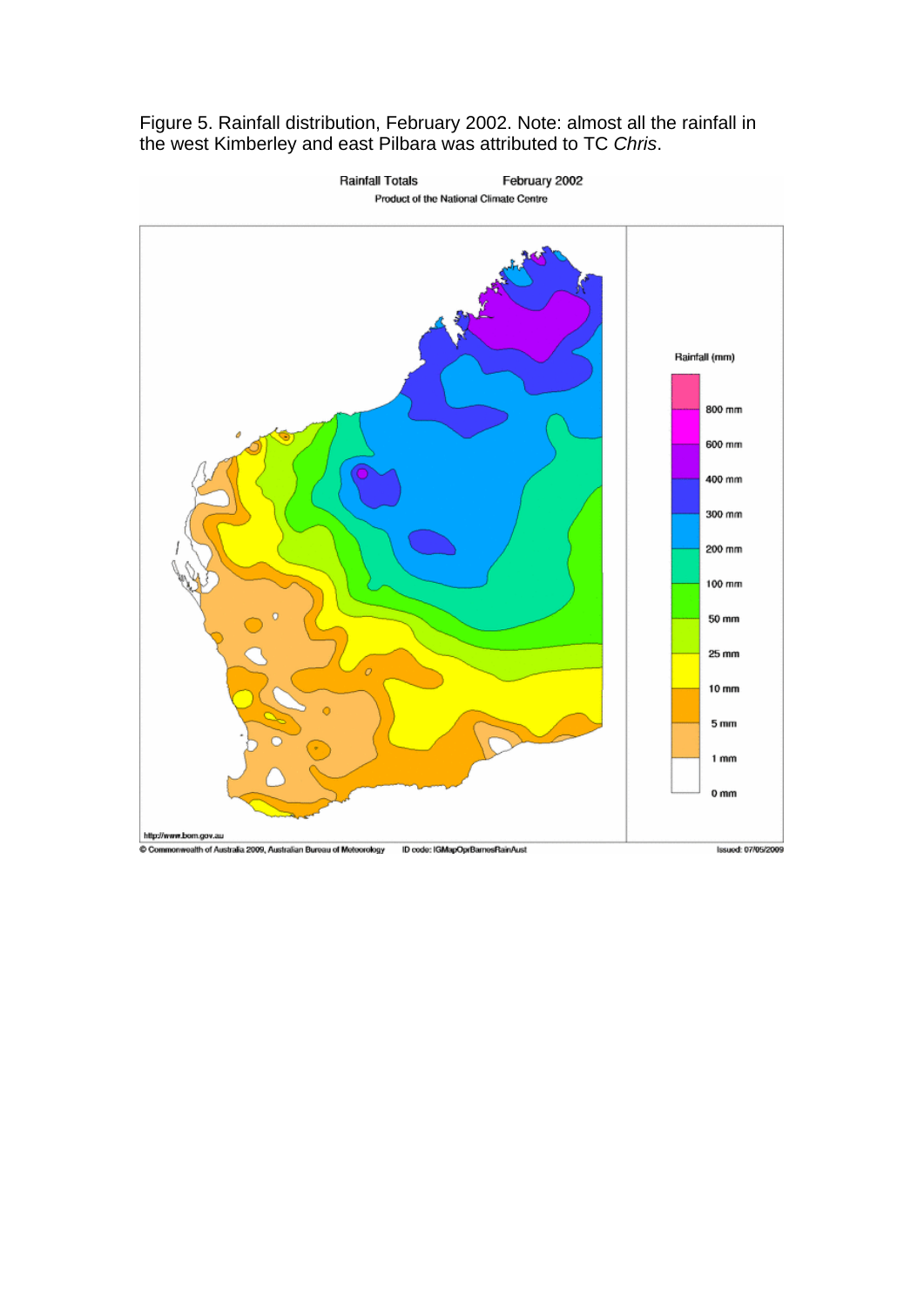Figure 6. Storm surge impact along 80 Mile Beach. The dark dots near the waters edge are dead cattle. Photo Andrew Burton, Bureau of Meteorology.



Figure 7. Storm surge impact along 80 Mile Beach. Dead cow in eroded opening into third row of dunes. Photo is taken looking seaward towards second row of dunes. Photo Jonathon Nott.